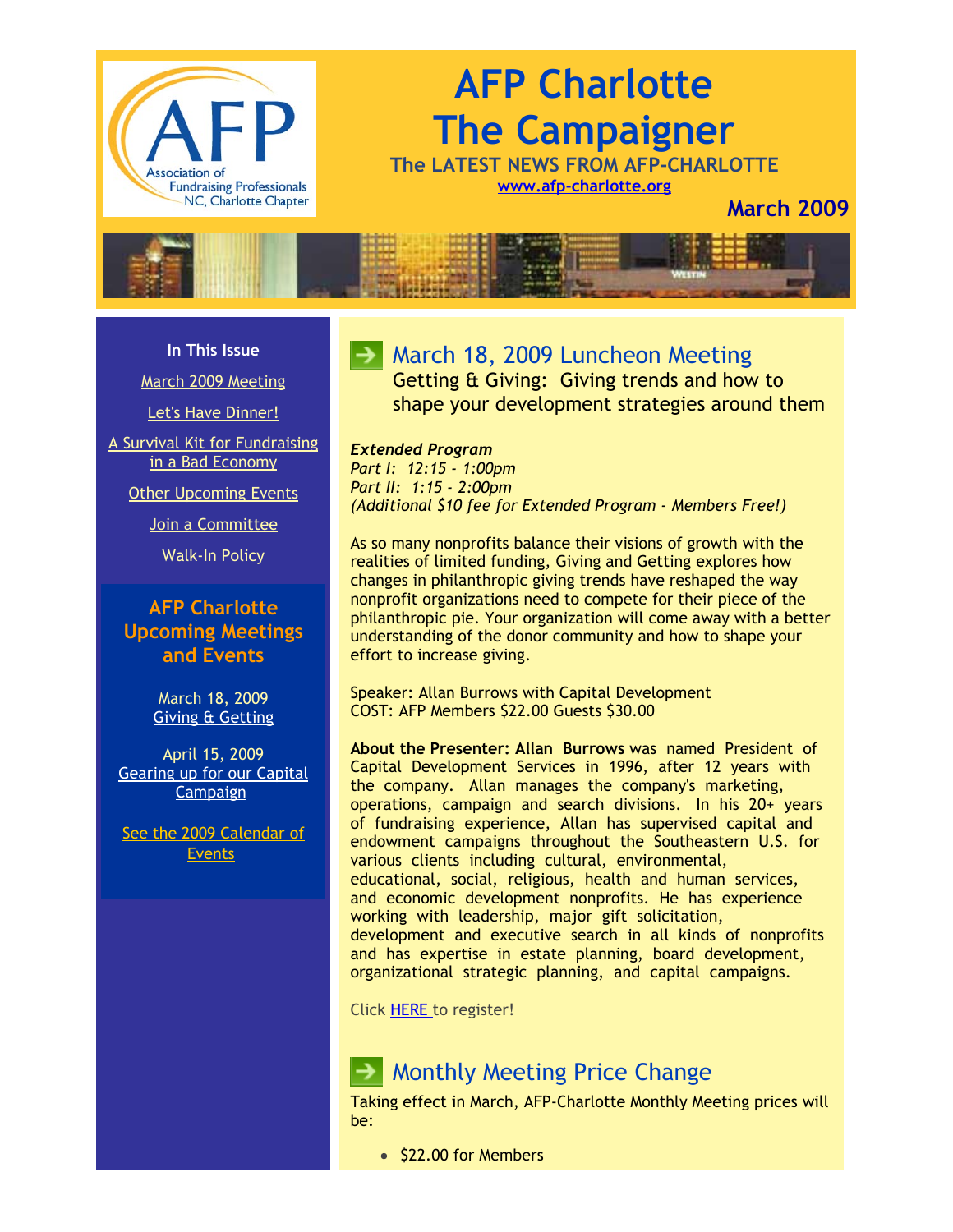

#### **2009 Board Members**

PRESIDENT [Beth Fischer, JD, CFRE](mailto:beth.fischer@uncc.edu) *Director of Development Belk College of Business, UNC Charlotte*

PRESIDENT-ELECT [Doug Hartjes, CFRE](mailto:dhartjes@crisisassistance.org) *Development Officer Crisis Assistance Ministry*

VICE PRESIDENT **[Katie Benston](mailto:benstonk@hpccr.org)** *Director of Annual Support Hospice & Palliative Care Charlotte Region*

**SECRETARY** [Jenni Gaisbauer, CFRE](mailto:jgaisbauer@museumofthenewsouth.org) *Senior Vice President of Development Levine Museum of the New South*

TREASURER [Jennifer Sheely](mailto:jennifers@holyangelsnc.org) *Vice President of Development Holy Angels Foundation, Inc.*

#### PAST PRESIDENT

[Nancy McEneny, CFRE](mailto:nmceneny@lifespanservices.org) *Director of Community Affairs & Development LifeSpan*

MARKETING/COMMUNICATIONS [Armen S. Boyajian](mailto:asboyajian@charlottediocese.org) *Director of Leadership Giving Catholic Diocese of Charlotte*

**MENTORING** [Linda Breen](mailto:lbreen@uncc.edu) *Director of Development UNC-Charlotte, Office of University Development*

**MEMBERSHIP** [Michelle Hamilton, CFRE](mailto:michelle@michellehamiltononline.com) *Consultant*

EXECUTIVE REFERRAL [Todd W. Hartung, Jr.](mailto:Hartungt@queens.edu) *Associate VP Alumni Programs & Annual Giving*

## **Let's Meet At The Conference!**



**Are you going to the conference?** We'd like to meet for dinner or other networking opportunities! If you are attending, please [email us](mailto:info@afp-charlotte.org) with your name and cell phone number so we can notify you when and where.

## A Survival Kit for Fundraising in a Bad Economy

Updated: A Survival Kit for Fundraising in a Bad Economy

A tumultuous economy can present unique challenges for nonprofit fundraising. Looking for ways to cope? AFP has compiled a toolkit of resources to advise and guide fundraisers in tough economic times.

"Donors have a lot on their minds these days as they sit down with their personal budgets," explains Paulette Maehara, CFRE, CAE, president and CEO of AFP. "But despite the headlines about Wall Street and the financial markets, we as fundraisers should not lose sight of the fact that giving is a way for communities to pull together. While the economic forecasts are uncertain right now, what is quite certain is the capacity of people to lend a hand and support institutions of all kinds. We hope you'll use AFP as a resource in garnering vital support for your organization in what may be a wild ride over the next few months."

#### [Recent AFP articles and research](http://www.afpnet.org/ka/ka-3.cfm?folder_id=2545&content_item_id=24683)

## Other Upcoming Events

**Philanthropy Journal Webinars** March 24, 2009 Wealth, philanthropy & the family: Asking essential questions [More information](http://www.philanthropyjournal.org/nonprofit-webinars)

April 7, 2009 Reaching out to donors through technology [More information](http://www.philanthropyjournal.org/nonprofit-webinars)

## News of Interest

Check out these articles:

- From *[The Philanthropy Journal](http://www.philanthropyjournal.org/resources/special-reports/fundraising/communication-key-recession-fundraising)*: Communication key to recession fundraising
- From *The Wall Street Journal*[: When Donors Can't Keep](http://online.wsj.com/article/SB123299977978016597.html) Their Pledges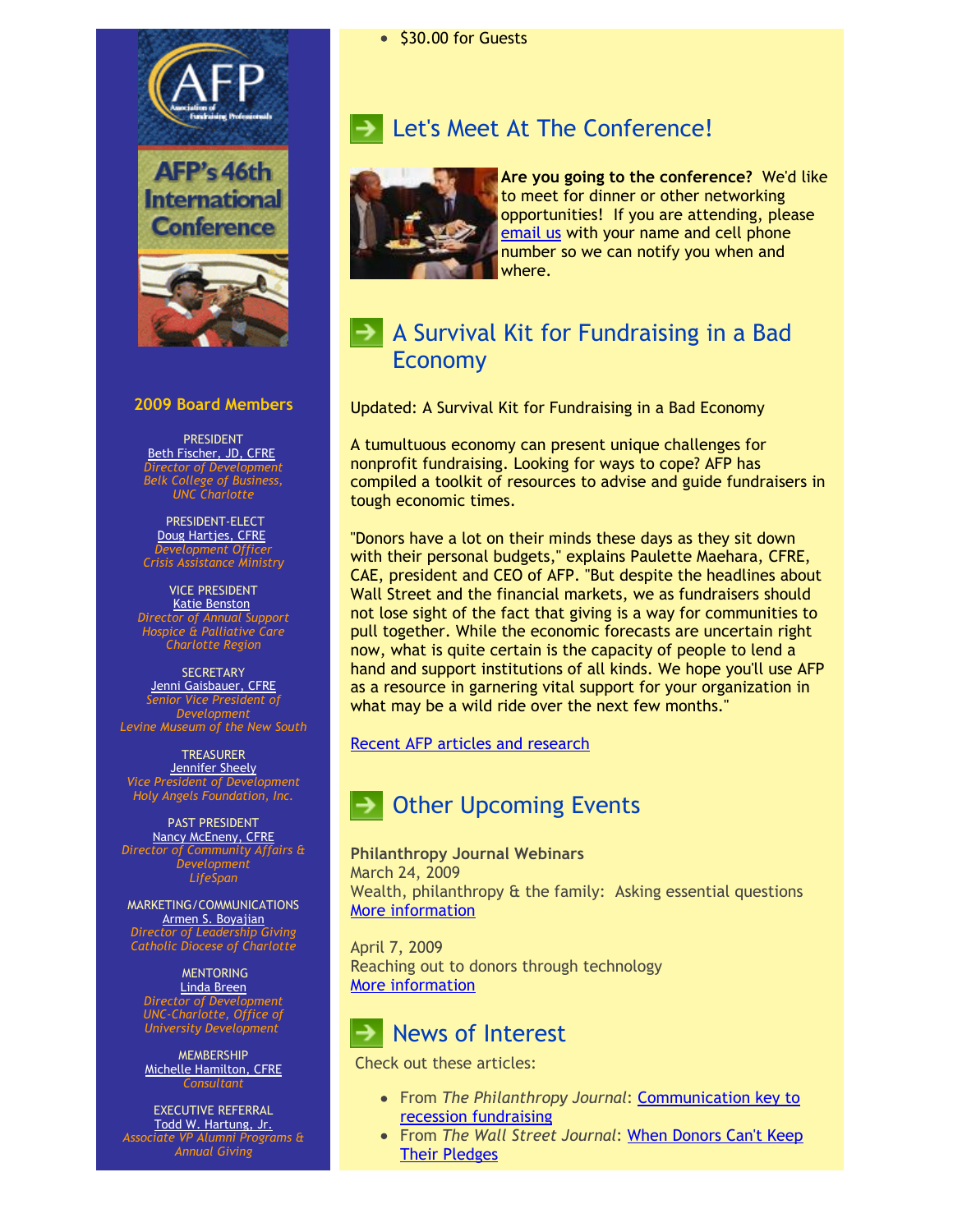#### *Queens University of Charlotte*

NATIONAL PHILANTHROPY DAY [Tiffany M. Hilson](mailto:tiffanyhilson@yahoo.com)

EDUCATION, ETHICS, & YOUTH IN PHILANTHROPY [Shannon Hinson](mailto:shinson@thompsoncff.org) *Director of Annual Fund Thompson Child & Family Focus*

> SENIOR FORUM **[Patton McDowell](mailto:pattonmcd@aol.com)**

**DIVERSITY** [Kishshana Palmer Teele](mailto:kishshana.teele@gmail.com) *Chief Development Officer Big Brothers Big Sisters of Greater Charlotte*

**SCHOLARSHIPS [Amy Tribble](mailto:amy@cfcrights.org)** *Director of Development Council for Children's Rights*

EVERY MEMBER CAMPAIGN

**[Sharon Tripp](mailto:info@afp-charlotte.org)** *Chapter Administrator*

## $\rightarrow$  Serving On Committee

The following committees are seeking members. Please contact these committee chairs if you are interested:

#### **Marketing & Communications:**

We trying to better market AFP-Charlotte chapter, both in-house as well as to the general public. If you have any suggestions, please e-mail - [Armen Boyajian,](mailto:asboyajian@charlottediocese.org) our Marketing & Communications Committee Chair, or call him at 704-370-3371.

#### **Program Committee:**

The AFP Program committee develops programs that respond to the educational needs of chapter members and others in the community. The committee shall have a minimum of 4 members and meet at least once per quarter.

The committee consists of a chair and vice-chair, a promotions coordinator and certification/webconference coordinator.

For further information or to join the Program committee, please e-mail [Shannon Hinson,](mailto:shinson@thompsoncff.org) our Education, Ethics & Youth in Philanthropy, or call her at 704-644-4392.

#### **Membership Committee:**

The membership committee is responsible for recruitment and retention of AFP members. Our goal is to help AFP Charlotte members get the most out of their membership in AFP.

For more information, or to join the Membership committee, please contact [Michelle Hamilton.](mailto:michelle@michellehamiltononline.com)

#### **Walk-In Policy**

Just a friendly reminder that if you plan on attending our monthly luncheons, please make every effort to register online at [www.afp-charlotte.org.](http://www.afp-charlotte.org/) This allows the Chapter to plan the luncheons in the most efficient and inexpensive way [possible. If you cannot register online, please send an e-mail to info@afp](mailto:info@afp-charlotte.org)charlotte.org to inform us you are planning to attend.



AFP Charlotte's e-newsletter **The Campaigner** is your resource for the latest news. Forward to a friend & spread the word about our great organization. And stay tuned to your inbox for the latest headlines from AFP...

AFP, the Association of Fundraising Professionals, advances philanthropy by enabling people and organizations to practice ethical and effective fundraising. The core activities through which AFP fulfills this mission include education, training, mentoring, research, credentialing and advocacy.